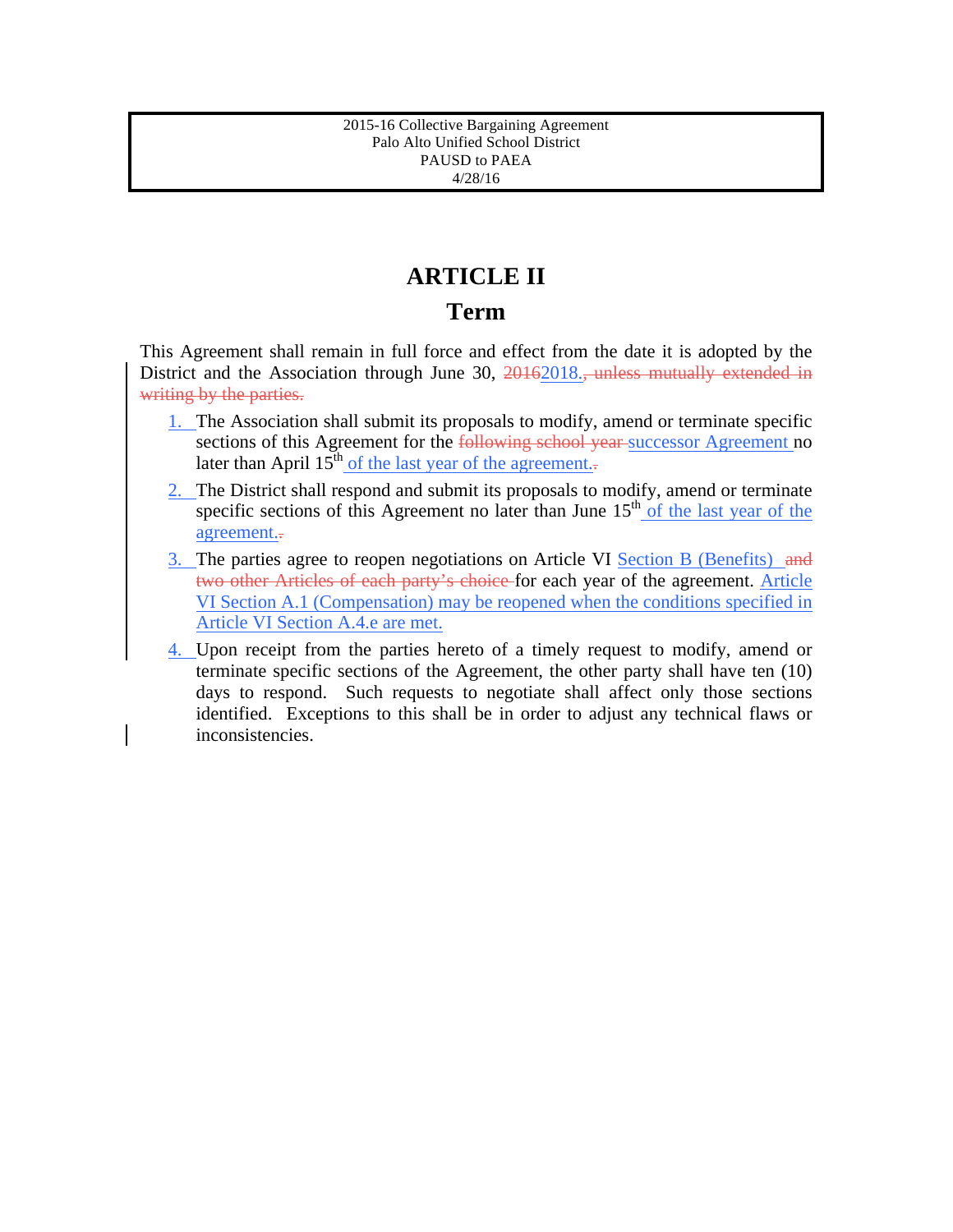## Draft

No annual reopeners outside of MOU except for Benefit costs

## **ARTICLE VI**

## **Compensation & Benefits**

#### **A. 2015-16 Through 2017-18 Teachers' Salary Schedules**

- 1. Effective July 1, 2015, unit members will be paid on the basis of the Teachers' Salary Schedule 2015-16, Appendix A, which is incorporated into this agreement by reference. The 2015-16 Teachers' Salary Schedule shall reflect a five percent (5%) increase over the 2014-15 Teachers' Salary Schedule, effective July 1, 2015.
- 2. Effective July 1, 2016, unit members will be paid on the basis of the Teachers' Salary Schedule 2016-17, Appendix A, which is incorporated into this agreement by reference. The Teachers' Salary Schedule 2016-17 shall reflect a four percent (4%) increase over the 2015-16 Teachers' Salary Schedule. Each unit member who is under contract with the District in the 2016-17 school year shall receive a one-time, off-the-salary-schedule payment equal to one percent (1%) of the unit member's 2016-17 school year base salary and earned Appendix A stipends, prorated for less than full-time service. The one-time, off-the-salary-schedule payment shall be made at the end of the school year, as determined by the language in Section 4 of this Article.
- 3. Effective July 1, 2017, unit members will be paid on the basis of the Teachers' Salary Schedule 2017-18, Appendix A, which is incorporated into this agreement by reference. The Teachers' Salary Schedule 2017-18 shall reflect a three percent (3%) increase over the 2016-17 Teachers' Salary Schedule. Each unit member who is under contract with the District in the 2017-18 school year shall receive a one-time, off-the-salary-schedule payment equal to one percent (1%) of the unit member's 2017-18 school year base salary and earned Appendix A stipends, prorated for less than full-time service. The one-time, off-the-salary-schedule payment shall be made at the end of the school year, as determined by the language in Section A.4 of this Article.
- 4. Adjustments to the Teachers' Salary Schedule increases and/or one-time off-the-schedule salary payments defined in Sections A.2 and A.3 of this article shall be implemented in the following manner.
	- a. If the actual property tax growth-received for school year 2016-17 (as determined by the County Assessor report of May 2017) is greater than the amount of the property tax growth used in Board Adopted Budget for 2016-17 by two one and one half percent  $(21.5\%)$  or more, then the one-time, off-the-salary-schedule payment scheduled for the end of the school year shall become an additional one percent on schedule increase to the Teachers' Salary Schedule 2016-17. Additionally, unit members will receive a one-time off-the-schedule salary payment of one two percent (24%) payable at the end of the 2016-17 school year.
	- b. If the actual property tax **growth**-received for school year 2016-17 (as determined by the County Assessor report of April May 2017) is less than the amount of the property tax growth used in Board Adopted Budget for 2016-17 by two one and one half percent  $(21.5\%)$  or more, then the one-time, off-the-salary-schedule payment scheduled for the end of the school year shall be eliminated.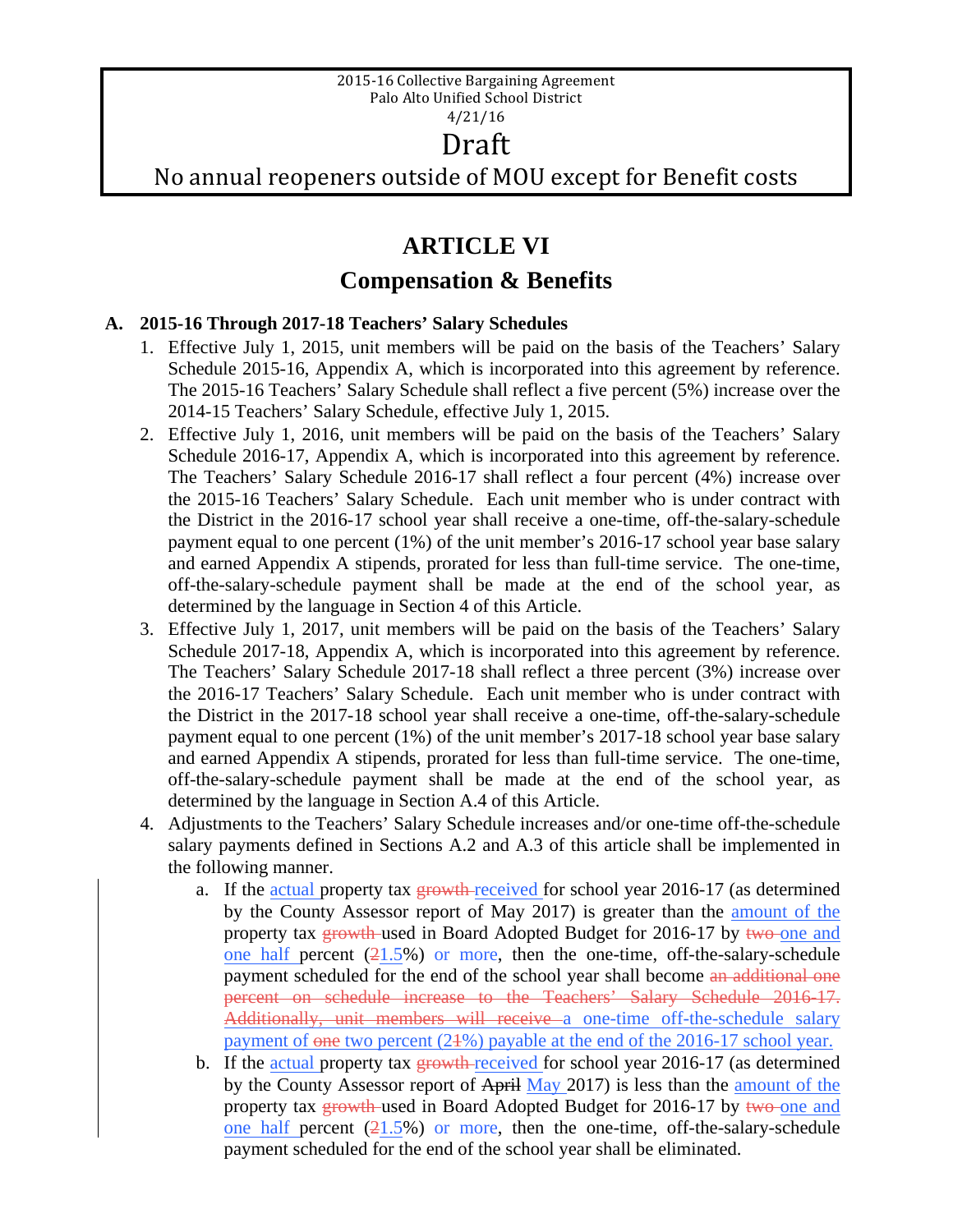- c. If the actual property tax  $\frac{1}{2}$  growth-received for school year 2017-18 (as determined by the County Assessor report of April May 2018) is greater than the amount of the property tax growth-used in Board Adopted Budget for 2017-18 by two one and one half percent  $(21.5\%)$  or more or more, then the one-time, off-the-salaryschedule payment scheduled for the end of the school year shall become an additional one percent on schedule increase to the Teachers' Salary Schedule 2017-18. Additionally, unit members will receive a one-time off-the-schedule salary payment of  $\theta$  onetwo percent (42%) payable at the end of the 2017-18 school year.
- d. If the actual property tax growth-received for school year 2017-18 (as determined by the County Assessor report of April May 2018) is less than the amount of the property tax reflected used in Board Adopted Budget for 2017-18 by two one and one half percent  $(21.5\%)$  or more or more, then the one-time, off-the-salaryschedule payment scheduled for the end of the school year shall be eliminated.
- e. In the event that the actual property tax growth received for 2016-17 2017-18 2016-17 (as determined by the County Assessor report of February 2017) is more or less than one and one half percent  $(31.5%)$  of the amount of the property tax growth used in the Board Adopted Budget- for 2016-2017(as determined by the County Assessor report of January February 2018), the each party has the option to parties agree to reopen negotiations on the three percent (3%) increase to the Teachers' Salary Schedule for 2017-18 by February-March 15, 2017 20182017.
- e. In the event that the property tax growth for 2017-18 is more than 3% of the property tax growth used in the Board Adopted Budget (as determined by the County Assessor report of February 2018), the parties agree to reopen negotiations on three percent (3%) increase to the Teachers' Salary Schedule for 2017-18 by February 15, 2018.
- 5. Upon expiration of the current three- year agreement (2015-2018), negotiations for next successor agreement shall commence by the Fall of the 2017-18 school year.
- 5.6.Unit members who have been successful in achieving certification through the National Board for Professional Teaching Standards will receive the stipend specified in Appendix A. The stipend will be granted for the school year in which the teacher receives notification that Board certification has been achieved and will be effective on the date the certification is awarded. The stipend will be granted each year during which the certification is valid. The Board certification stipend will not be granted in any year in which the unit member receives a stipend of equal or greater value from the State.
- 6.7.Unit members who have been successful in achieving a Certificate of Clinical Competence (CCC) issued by the American Speech and Language Association will receive the stipend specified in Appendix A. The stipend will be granted for the school year in which the teacher receives notification that Board certification has been achieved and will be effective on the date the CCC is awarded. The stipend will be granted each year during which the certification is valid. The Board certification stipend will not be granted in any year in which the unit member receives a stipend of equal or greater value from the State.
- 7.8.Masters, doctoral, NBPTS and CCC certification stipends are part of the full time base salary and will be prorated for unit members who are employed part-time. As part of the base salary, percent increases applied to the salary schedule will also apply to these stipends.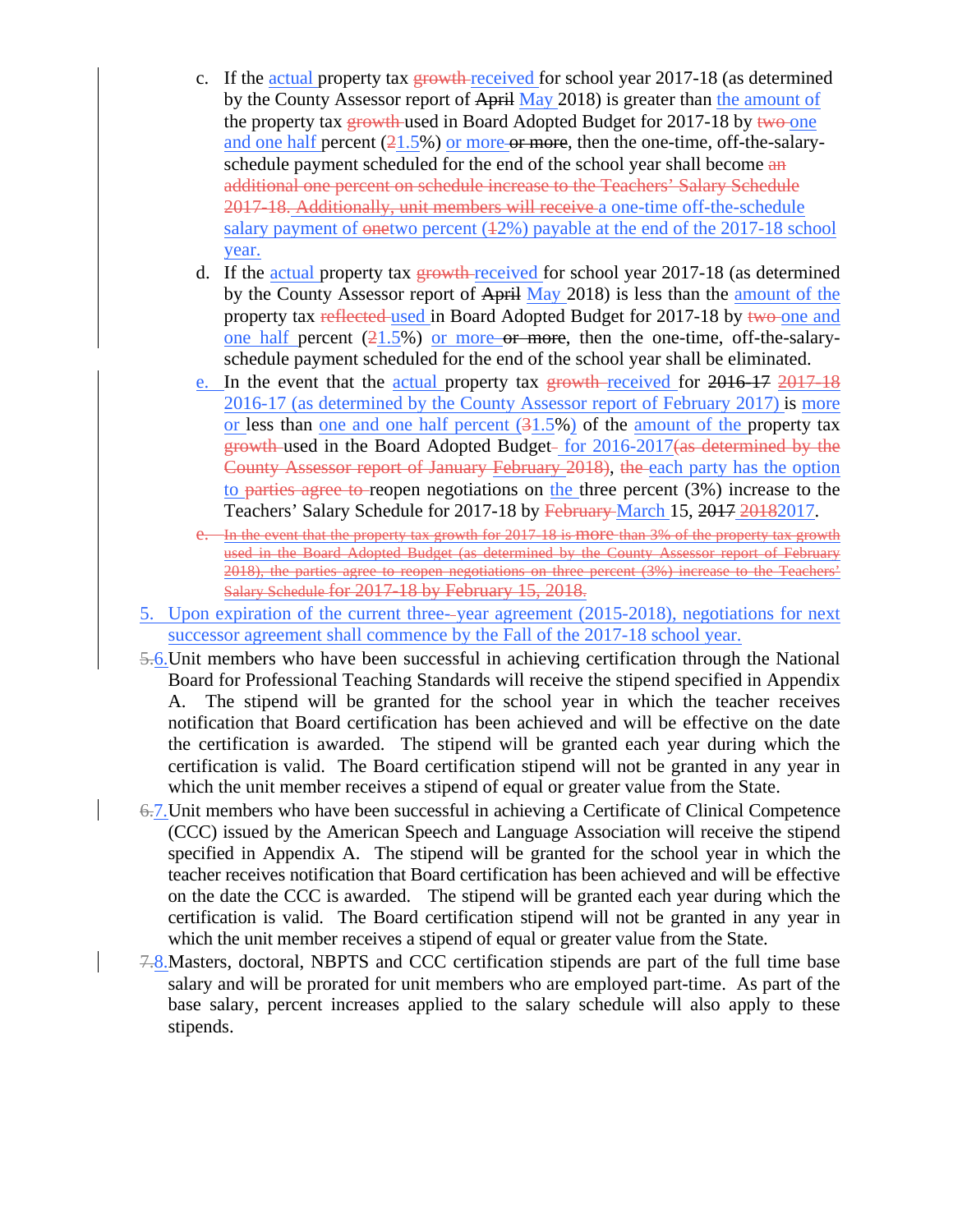### **MEMORANDUM OF UNDERSTANDING**

This Memorandum of Understanding is by and between the Palo Alto Unified School District (District) and the Palo Alto Educators Association (PAEA), "the parties" herein:

\_\_\_\_\_\_\_\_\_\_\_\_\_\_\_\_\_\_\_\_\_\_\_\_\_\_ \_\_\_\_\_\_\_\_\_\_\_\_\_\_\_\_\_\_\_\_\_\_\_\_\_\_\_\_\_\_\_\_

1. Pending ratification of the 2015-16 Collective Bargaining Agreement, the parties agree that for the benefit year from January 1, 2016 through December 31, 2016, the District will match funds deposited into a health care flexible spending account (FSA) by benefit- eligible members, up to a maximum District contribution of two hundred dollars (\$200) for the purpose of defraying the increase in medical benefit costs.

Palo Alto Educators Association Palo Alto Unified School District

PAEA PAUSD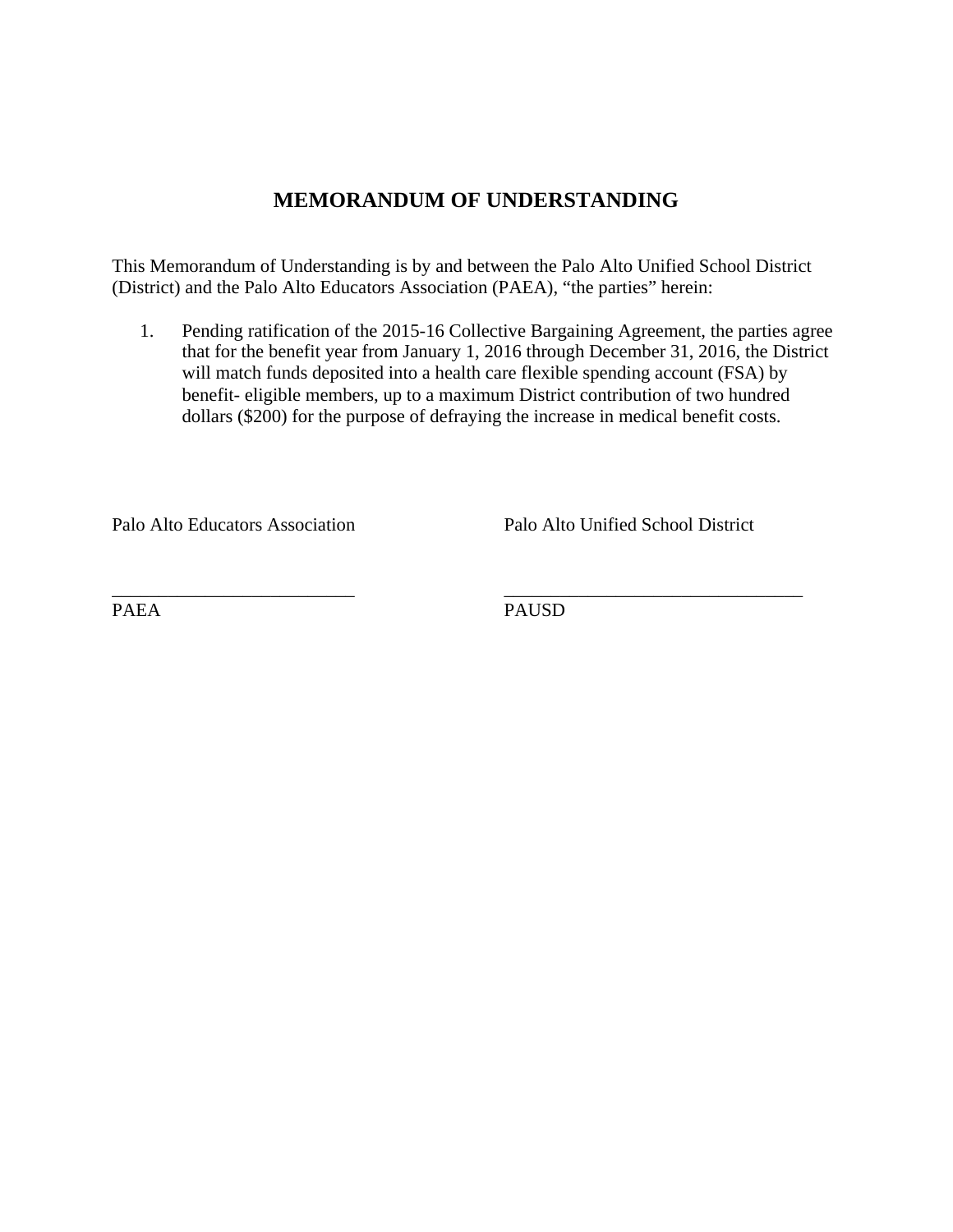# Palo Alto Unified School District

### **MEMORANDUM OF UNDERSTANDING**

The Palo Alto Unified School District (District) and the Palo Alto Educators Association CTA/NEA (PAEA) "the parties" herein, have reached the following understandings, related to Certificated Professional Observation Release Time (K-5):

### **Certificated Professional Observation Release Time (K-5)**

- 1. The parties agree that there is a shared interest to provided quality professional growth opportunities for certificated staff to improve their knowledge, instructional practices, skills and effectiveness in working with students.
- 2. The parties agree that the funding to provide for certificated professional growth activities is provided within the sole discretion of the District.
- 3. The parties agree that there are limited opportunities for elementary classroom teachers to observe their peers for the purpose of improving their knowledge and skills.
- 4. The parties agree that the District shall provide release time full-time tenured elementary teacher for the purpose of observing the instructional practices of other teachers that:
	- a. Allows for professional observation release time during a full-time tenured elementary teacher's formal evaluation year;
	- b. Allows for optional professional observation release time during a full-time tenured elementary teacher's informal evaluation year;
	- c. Allows full-time tenured elementary classroom teachers two (2) half-days of professional observation release time; Elementary teachers job-sharing a classroom assignment shall share the two half-days of release time;
	- d. Allows for professional observations of teachers working within the same school, other PAUSD elementary schools, or schools outside the District;
	- e. Is a part of the professional development plan discussion each year between the teacher and supervisor;
	- f. Includes a completed Professional Observation Feedback Form that;
		- (1) Is completed by the visiting teacher for each professional observation;
		- (2) Is given to the teacher being observed with feedback on the observation;
		- (3) Is given to the visiting teacher's supervisor with teacher self-reflection and insights from the observation visit;
		- (4) Is included with the teacher's professional development plan.
- 5. The parties agree that the use of professional observation release time is subject to prior approval by the site principal.
- 6. The parties agree that the District shall make every effort to determine the availability of funds for professional observation release time for the following school year by June 1<sup>st</sup>.
- 7. This Memorandum of Understanding shall expire as of June 30, 2017

PAEA Bargaining Chair Date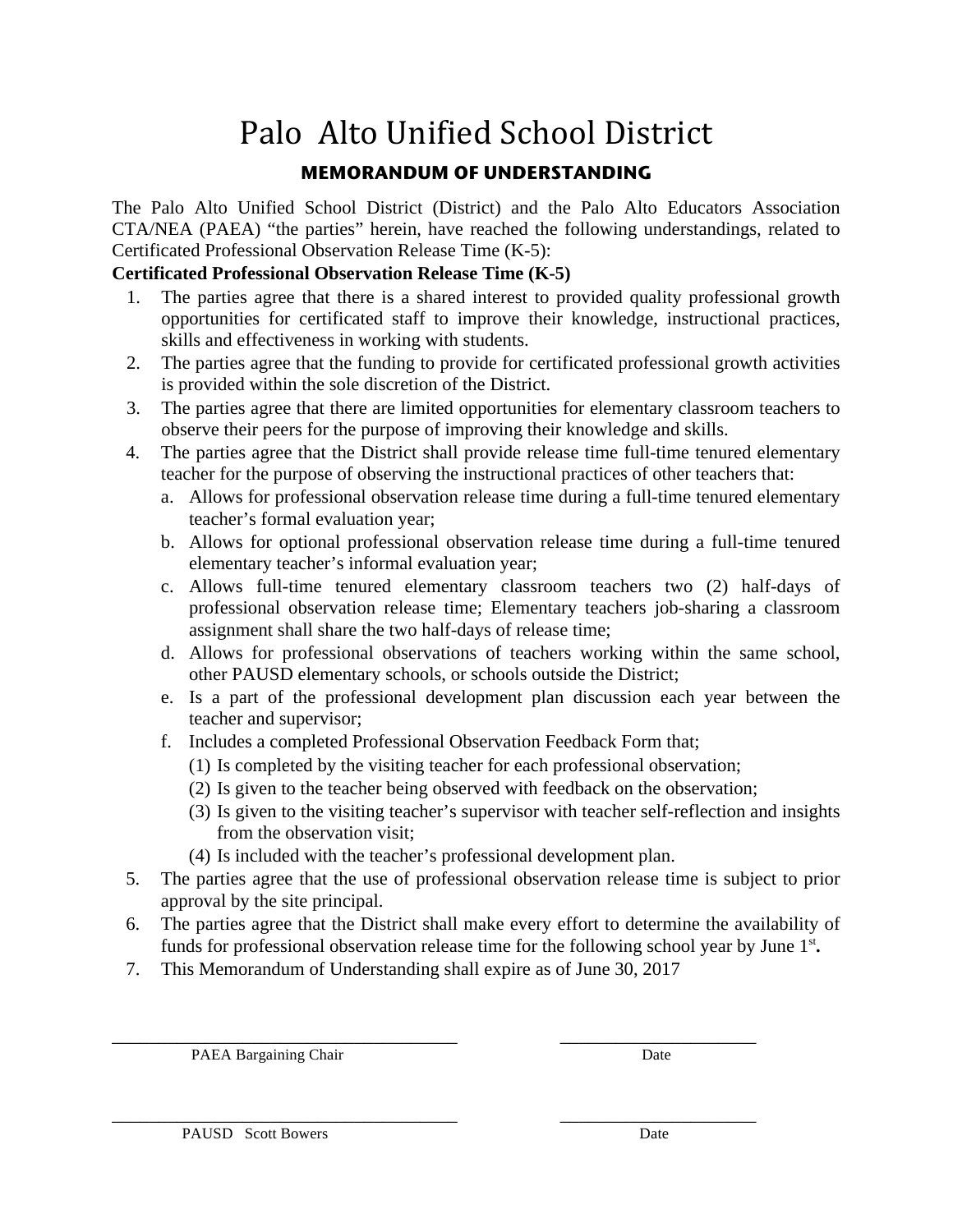# Palo Alto Unified School District **MEMORANDUM OF UNDERSTANDING**

The Palo Alto Unified School District (District) and the Palo Alto Educators Association CTA/NEA (Association) "the parties" herein, have reached the following understandings related to Hybrid/Online classes at District high schools:

#### **Hybrid/Online Classes**

- 1. Definition of Hybrid/Online Class: A Hybrid/Online class is a class that includes a combination of traditional classroom time and online time outside of the classroom.
- 2. Staff: Teaching a Hybrid/Online class is optional and no unit member shall be required to change his/her current/future classes to Hybrid/Online classes.
- 3. Class Size: The class size of the Hybrid courses should not exceed the class sizes listed in Article IX Class Size.
- 4. Class Location: The site for the hybrid course shall be jointly determined by the unit member and the administration. The primary site shall have adequate resources/admin/tech/sec support.
- 5. Resources: tech support, projectors, internet access, computers/laptops, admin support, copiers, and all other resources given to conventional teachers will be available to hybrids.
- 6. Planning and Preparation time for the unit member: The unit member will receive the same prep time as the FTE equivalent. For each hybrid course a member is assigned, one (1) instructional period shall be designated as not part of the member's duty day.
- 7. This Memorandum of Understanding shall expire as of June 30, 2017.

\_\_\_\_\_\_\_\_\_\_\_\_\_\_\_\_\_\_\_\_\_\_\_\_\_\_\_\_\_\_\_\_\_\_\_\_\_ \_\_\_\_\_\_\_\_\_\_\_\_\_\_\_\_\_\_\_\_\_ PAEA Date

PAUSD Date